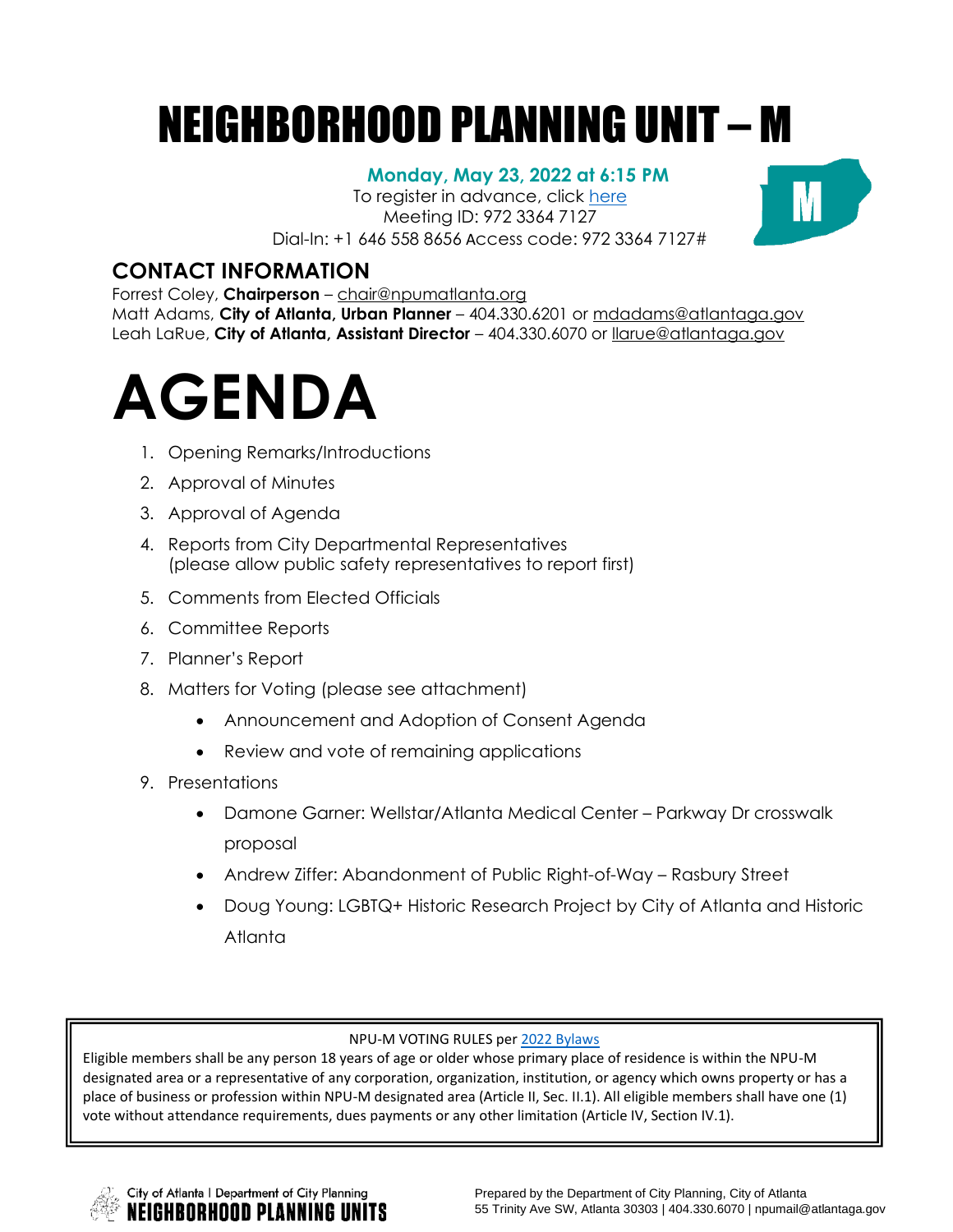- 10. Old Business
- 11. New Business
	- SAP Applications (Information Purposes Only)
		- i. SOCU Prime: 521 Edgewood
		- ii. BL-22-017 : 536 North Avenue
		- iii. BL-22-012 : 521 Edgewood Avenue
		- iv. BL-22-019: 791 Ralph McGill : Cablik Development
		- v. 640 Boulevard North Block Wingate
		- vi. HJ Russell 291 Walker Street
- 12. Announcements
- 13. Adjournment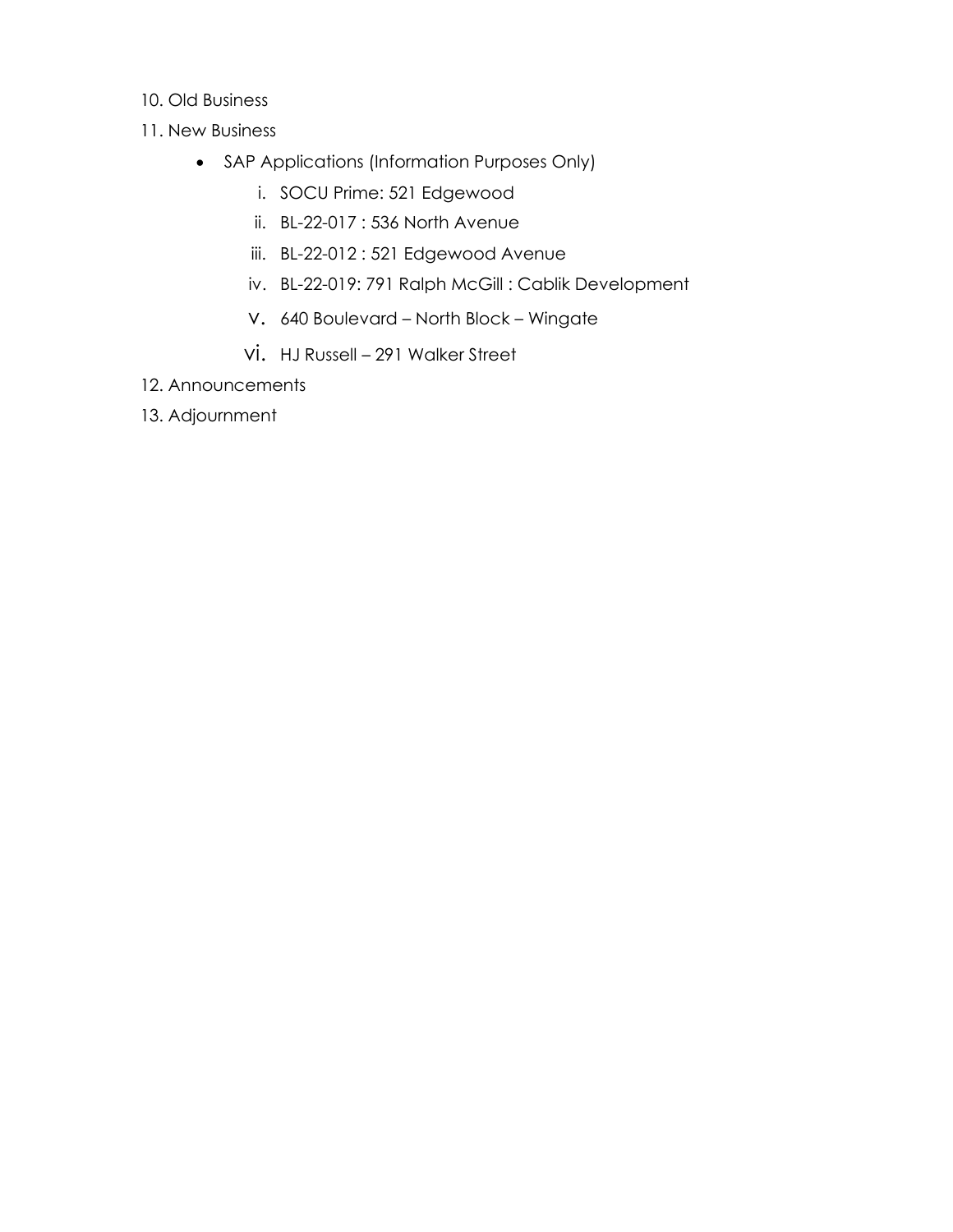## MATTERS FOR VOTING

NPUs provide recommendations to the City of Atlanta by voting to support or oppose applications. The application and the NPU's recommendations, along with Staff recommendations, are then considered by the appropriate board, association, commission, or office.

| <b>Special Event Applications (MOSE)</b> |                        |                                         |                   |  |  |  |  |
|------------------------------------------|------------------------|-----------------------------------------|-------------------|--|--|--|--|
| <b>Event Name</b>                        | <b>Event Organizer</b> | <b>Event Location</b>                   | <b>Event Date</b> |  |  |  |  |
| <b>Sweet Auburn Music Fest</b>           | <b>Yusuf Muhammad</b>  | 321 Irwin St / Dobbs Ave /              | September 23-25,  |  |  |  |  |
|                                          |                        | Auburn Ave                              | 2022              |  |  |  |  |
| <b>ONE Musicfest</b>                     | Josh Antennucci        | <b>Central Park</b>                     | October 8-9, 2022 |  |  |  |  |
| <b>Atlanta Mimosa Fest</b>               | Kari Weaver            | Historic 4 <sup>th</sup> Ward Skatepark | October 22, 2022  |  |  |  |  |
| <b>Atlanta Rum and Wine Festival</b>     | Clinton Garibaldi      | Central Park - lower field              | July 3, 2022      |  |  |  |  |
| <b>Atlanta Black Family Reunion</b>      | <b>Lamont Stanley</b>  | 101 Jackson St                          | October 15-16,    |  |  |  |  |
|                                          |                        |                                         | 2022              |  |  |  |  |

| <b>Alcohol License Applications (LRB)</b>                                                   |                         |                                   |                                   |                     |  |  |  |
|---------------------------------------------------------------------------------------------|-------------------------|-----------------------------------|-----------------------------------|---------------------|--|--|--|
| <b>Name of Business</b>                                                                     | <b>Type of Business</b> | <b>Applicant</b>                  | <b>Property Address</b>           | <b>Request</b>      |  |  |  |
| Ritz-Carlton Atlanta (Atlanta<br>Grill, Lobby Lounge, Club<br>Level, and Ballroom Basement) | Hotel                   | Daniel L. Padberg,<br>Jr.         | 181 Peachtree St NE               | Change of<br>Agent  |  |  |  |
| Dor 88                                                                                      | Restaurant              | Quintes Keyven<br>Clark Yarbrough | 88 Peachtree St SW                | <b>New Business</b> |  |  |  |
| <b>Dancing Crepes and Juices</b>                                                            | Bar                     | Laura Cyrus                       | 86 Pryor St SW                    | <b>New Business</b> |  |  |  |
| <b>Wyndham Atlanta</b>                                                                      | Bar                     | Curtis J. Doscher                 | 155 Centennial<br>Olympic Park Dr | <b>New Business</b> |  |  |  |

| <b>Text Amendments - Zoning Ordinance</b>                                                                                                                                                                                                                                                                                                                                                                                                                                                                                                                                                                                                                                       |                                                                      |                      |  |  |  |  |
|---------------------------------------------------------------------------------------------------------------------------------------------------------------------------------------------------------------------------------------------------------------------------------------------------------------------------------------------------------------------------------------------------------------------------------------------------------------------------------------------------------------------------------------------------------------------------------------------------------------------------------------------------------------------------------|----------------------------------------------------------------------|----------------------|--|--|--|--|
| Legislation                                                                                                                                                                                                                                                                                                                                                                                                                                                                                                                                                                                                                                                                     | <b>Public Hearing</b>                                                |                      |  |  |  |  |
| $Z - 22 - 25$<br>An Ordinance by Councilmembers Dustin Hillis, Matt Westmoreland, Andrea<br>Boone, Howard Shook, Byron Amos and Amir Farokhi to amend the 1982<br>Atlanta Zoning Ordinance, as amended, by amending various provisions of<br>the text, including creating definitions of "Commercial Food Preparation"<br>and "Delivery-Based Commercial Kitchen" by amending Chapter 29; and<br>by amending the regulations of the Light Industrial District in Chapter 16, and<br>the Community Business District in Chapter 11 by modifying the permissible<br>uses, the parking requirements, and the loading requirements; and for other<br>purposes.<br><b>FACT SHEET</b> | <b>Zoning Review</b><br>Board - City Hall<br><b>Council Chambers</b> | June 2 or 9,<br>2022 |  |  |  |  |